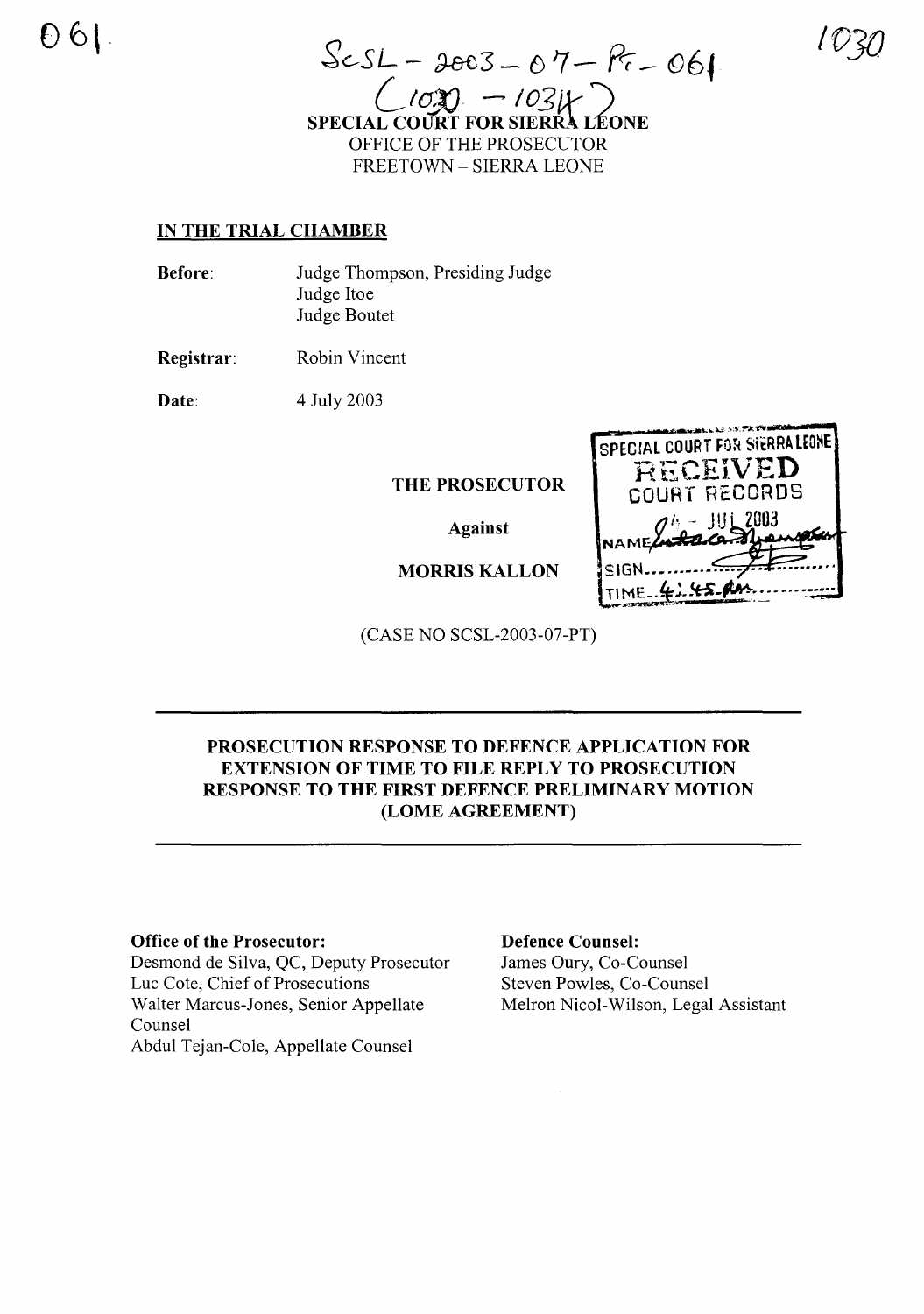# **SPECIAL COURT FOR SIERRA LEONE** OFFICE OF THE PROSECUTOR FREETOWN - SIERRA LEONE

#### **THE PROSECUTOR**

**Against**

#### **MORRIS KALLON**

(Case No SCSL-2003-07-PT)

## **PROSECUTION RESPONSE TO DEFENCE APPLICATION FOR EXTENSION OF TIME TO FILE REPLY TO PROSECUTION RESPONSE TO THE FIRST DEFENCE PRELIMINARY MOTION (LOME AGREEMENT)**

#### **I. INTRODUCTION**

1. The Defence filed a "Preliminary Motion Based on Lack of Jurisdiction/Abuse of Process: Amnesty Provided by the Lome Accord" **("Preliminary Motion")** on 16 June 2003. The Prosecution filed a "Prosecution Response to the First Defence Preliminary Motion **(Lome Accord)"** on 23 June 2003. The Defence were granted an extension of time until 30 June 2003 to file its Reply to the Prosecution Response.

2. Instead of filing a Reply in time to the Prosecution Response the Defence now seeks by way of an Application for Extension of Time to Reply to the Prosecution Response, a seven day delay in order to obtain a considerable body of documentary material from the Honourable the Attorney General and Minister of Justice and/or the Chief of Prosecution before the Defence considers that it will be possible for them to properly Reply to the Prosecution Response. The extent of the material sought by the Defence is to be found in the letters attached to the Application for Extension of Time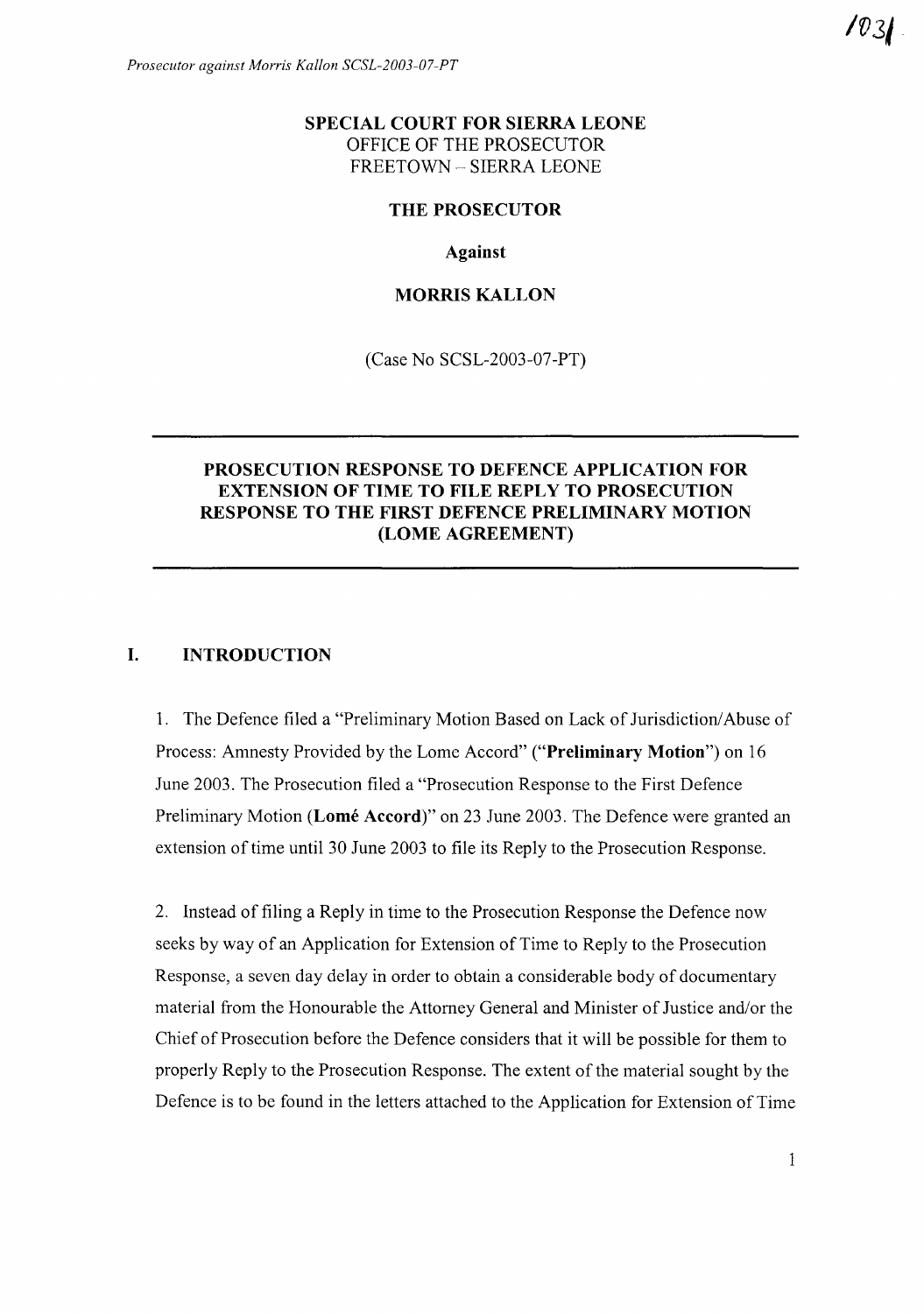to Reply to Prosecution Response to the First Defence Preliminary Motion (Lome Agreement).

# **II. ARGUMENTS**

3. The Prosecution submits that the Application should be dismissed as it is ill founded in facts and in law and does not demonstrate good cause why an extension should be granted.

4. The Prosecution notes that the Application was filed on the last day of the delay initially requested by the Defence to file a Reply to the Prosecution Response. Instead of now filing the Reply the Defence is requesting an extension of time to file what will essentially amount a second Motion on Jurisdiction.

5. The Prosecution submits that a party cannot under the guise of Reply bring forth additional arguments in support of the same prayer sought in its own Motion. This is clearly what the Defence is intending to do if its Application is granted since all the documents listed appear to be requested to bolster its original submissions or to provide new grounds or arguments.

6. Having failed to advance these arguments and authorities in its Motion, the Defence should be precluded from now doing so in its reply to this response. The Rules require a party to put all arguments in support of a motion in the motion itself, to enable the other party to address all ofthose arguments in its response. A reply should only address new matters arising out of the response, and should not contain new arguments unrelated to the response, or arguments which could reasonably be expected to have been included in the original motion.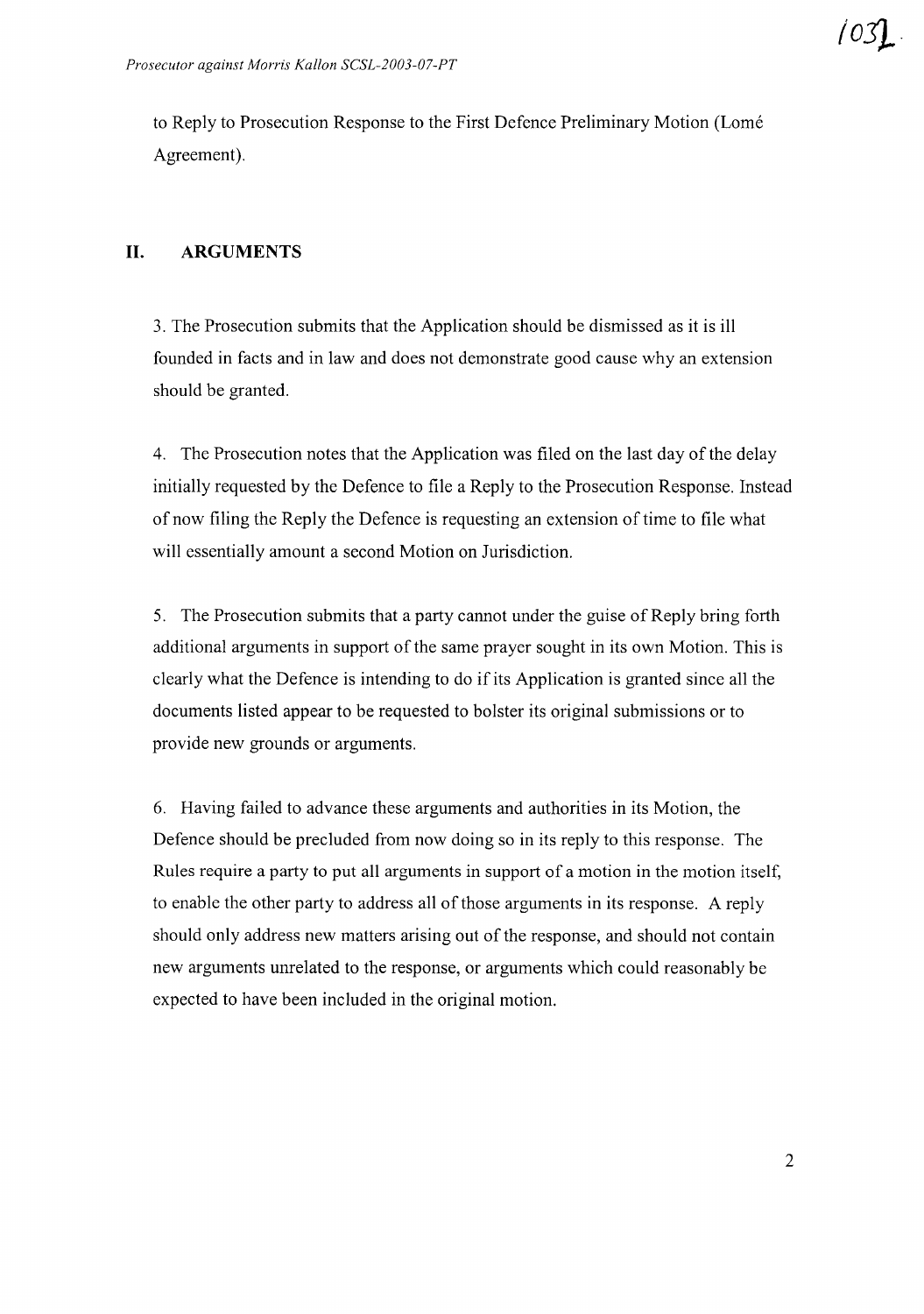7. Where new arguments are raised by a party outside ofthe prescribed time-limits, the other party must be given the opportunity to respond to them, which will result in delays and in additional pleadings beyond those contemplated in Rule  $7(3)$  of the Rules (i.e., motion, response and reply). Therefore, the raising of new arguments outside the prescribed limits is only permissible with the leave of the Chamber. In view ofthe Defence's failure to advance these arguments in the motion itself, it is submitted that there is no good cause for granting leave to raise arguments for the first time in reply.

8. Furthermore the Prosecution submits that notwithstanding the fact that most of the documents sought appear to be readily available within the public domain, a fact that should have been known or easily ascertained prior to filing the Motion, such documents appear to be outside the scope of the Defence arguments on Jurisdiction as elaborated in its Motion and as responded to by the Prosecution.

9. As stated by the Prosecution the Amnesty Provisions of the Lome Agreement are wholly irrelevant to these proceedings before the Special Court as they concern this Defendant as those provisions are no longer effective in domestic law as they were repealed as a matter of national law on 7 March 2002 (the **"Implementing Legislation").** The **Implementing Legislation** being an Act subsequent to the Lome Ratification Act of 1999 therefore supercedes and replaces the terms of the Lome Ratification Act to the extent that the two acts are inconsistent. Based on the doctrine of subsequent legislation, if a later enactment is inconsistent with the provisions of an earlier enactment, those provisions of the earlier enactment are impliedly, if not expressly, repealed.

 $<sup>1</sup>$  Also known as the doctrine of implied repeal, it states that an earlier Act cannot be used to amend or</sup> repeal a later Act. Instead, where any contlict arises between Acts of Parliament that cannot be smoothed by judicial interpretation, the later one always takes precedence: *leges posteriors priores contrarias abrogant.*